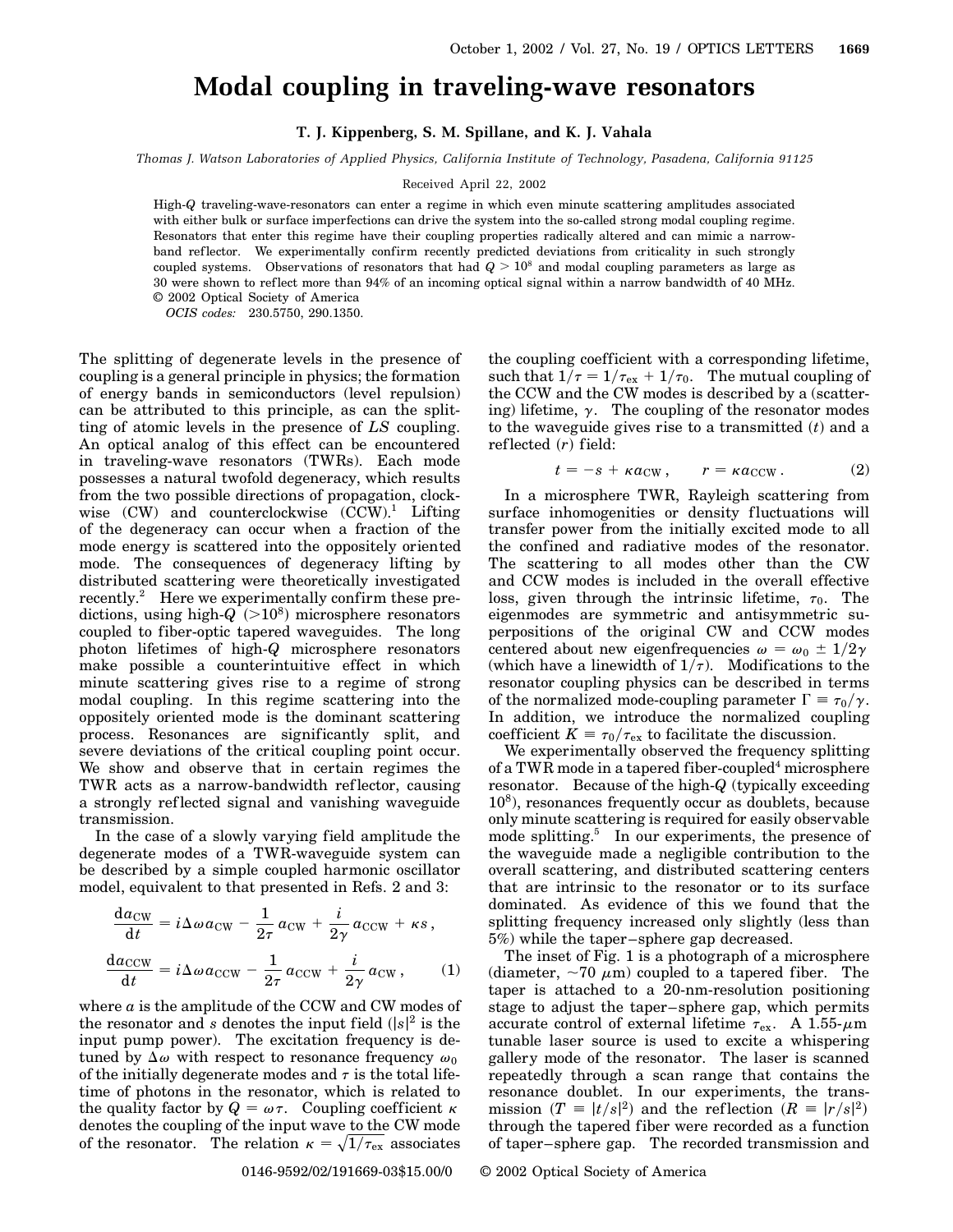

Fig. 1. Spectral transmission  $(T = |t/s|^2)$  and reflection  $R(\widetilde{R} \equiv |r/s|^2)$  properties $^6$  of a 70- $\mu$ m sphere with  $Q_0 = 1.2 \times 10^{-3}$  $10^8$  and a modal coupling of  $\Gamma = 10$ . Solid curve, fit from the model from Eqs. (1). Inset, microsphere coupled to a tapered fiber.

reflection spectra were simultaneously fitted to the coupled oscillator model of Eqs. (1) and (2), and the model parameters were inferred. Figure 1 shows a  $\epsilon$  resonance doublet for a 70- $\mu$ m sphere  $(Q_0=1.2\times 10^8)$ with a resonance splitting that corresponds to  $\Gamma = 10$ .

An ideal TWR (characterized by  $\Gamma = 0$ ) allows electromagnetic energy carried by a waveguide to be completely transferred to the resonant mode, a property that in the optical and microwave domains is termed critical coupling. Figure 2 shows power transmission and ref lection as a function of external coupling for symmetric excitation ( $\Delta \omega = 0$ ) of a resonator mode. In the absence of scattering  $(\Gamma = 0,$  corresponding to the dotted–dashed curve in Fig. 2) the critical point, the point where the waveguide transmission vanishes, occurs at  $K = 1$ . The fact that the critical coupling point coincides with the point of maximum circulating power is due to the unidirectionality of an ideal traveling-wave resonator. The forward input mode of the waveguide is coupled to only one (CCW or CW) mode of the resonator. In the presence of backscattering, unidirectionality is lost, drastically altering the coupling properties. The modifications are particularly interesting in the regime of strong modal coupling  $(\Gamma \gg 1)$ . Even in this regime the condition for critical coupling, vanishing transmission  $(T = 0)$ , can be achieved for  $\Delta \omega = 0$ , as can be seen from Fig. 2. However, it is not possible to obtain vanishing transmission for the true eigenfrequencies,  $\omega = \omega_0 \pm 1/2\gamma$ . The point of zero transmission is accompanied by a maximum ref lected signal, which occurs for

$$
K \equiv (\tau_0/\tau_{\rm ex}) = \sqrt{1 + \Gamma^2}.
$$
 (3)

This expression shows that a significant shift of the critical point  $(K = 1$  without modal coupling) is possible in the strong-coupling regime.

The experimental data presented in Fig. 2 were obtained for a mode that exhibited a modal coupling of  $\Gamma = 10$  and  $Q_0 = 1.2 \times 10^8$ . The observed maximum

backref lection was 84%, which agrees very well with the theory predicted maximum (see Fig. 3). In addition, the points of maximum backreflection and zero forward transmission were correctly predicted by theory. For reference, the dashed–dotted curve in Fig. 2 gives the case of an ideal TWR characterized by no modal coupling  $(\Gamma = 0)$ . The solid curve in Fig. 2 is a fit obtained by use of a constant splitting frequency and a constant intrinsic lifetime. The theoretical fit shows excellent agreement with the experimental data, despite the fact that the splitting frequency was found to vary slightly as a function of resonator loading.

The maximum ref lection is observed at the critical point and is given by

$$
R_{\rm crit} = \left(\frac{\Gamma}{1 + \sqrt{1 + \Gamma^2}}\right)^2.
$$
 (4)

The ref lection asymptotically approaches unity in the limit of large  $\Gamma$ , with all incoming power coupled back into the direction of the source. We experimentally verified this functional dependence, as is shown in Fig. 3. The inset of Fig. 3 illustrates that in the strong-modal-coupling regime the TWR behaves as a frequency-selective ref lector. The highest intermode coupling of  $\Gamma = 31$  was observed in a sphere with a diameter of 30  $\mu$ m. This large modal coupling implies that the probability for scattering a photon into the oppositely oriented mode was 31 times higher than the probability of a photon's being lost (absorbed or scattered into nonresonant modes). This surprisingly efficient coupling process can be understood qualitatively if one considers the spatial distribution of the mode in the microsphere. Only light that is scattered into an angular segment that exceeds the mode's cutoff angle is  $\text{lost}^2$ ; all the remaining light is channeled back into the CW and CCW propagating



Fig. 2. Transmission (stars) and ref lection (diamonds) behavior for symmetric  $\Delta \omega = 0$  excitation relative to *K* (Ref. 7) for a mode with  $Q_0 = 1.2 \times 10^8$  and a modal coupling of  $\Gamma = 10$ . Solid curve, a theoretical fit with the model from Eqs. (1) and (2). The minimum  $T = 0$  occurs at  $K \approx \Gamma$  and is accompanied by a maximum backreflection of 84%. Dotted– dashed curve, transmission for an ideal TWR in the absence of backscattering, where critical coupling occurs for  $K = 1$ .